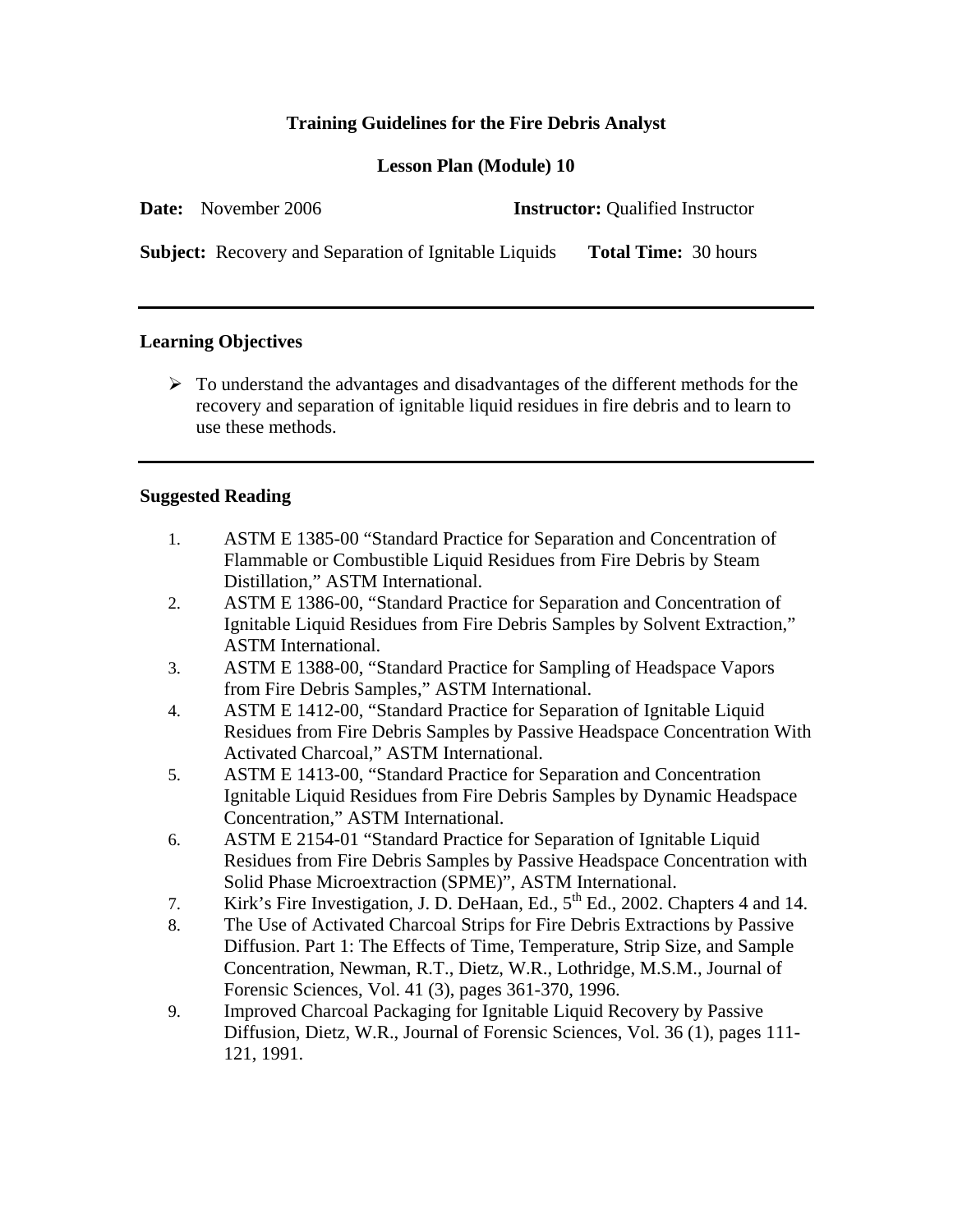- 10. A Comprehensive Sample Preparation Scheme for Accelerants in Suspect Arson Cases, Ren, Q., Bertsch, W., Journal of Forensic Sciences, Vol. 44 (3), pages 504-515, 1999.
- 11. The Concentration and Analysis of Volatile Hydrocarbons in Fire Debris Using Tenax-GC, Russell, L.W., Journal of the Forensic Science Society, Vol. 21, page 317-326, 1981.
- 12. The Detection and Analysis of Ignitable Liquid Residues Extracted from Human Skin Using SPME/GC, Amirall, J.R., Wang, J., Lothridge, K., Furton, K.G., Journal of Forensic Sciences, Vol. 45 (2), pages 453-461, 2000.
- 13. Solid Phase Micro-Extraction, Zhang, Z., Yang, M., Pawliszyn, J, Analytical Chemistry, Vol. 66, pages 844a-853a, 1994.
- 14. A Novel Method for the Analysis of Gasoline from Fire Debris Using Headspace Solid Phase Micro extraction, Furton, K., Almirall, J., Bruana, J., Journal of Forensic Sciences, Vol. 41 (1), pages 12-22, 1996.
- 15. Fire Investigation, Daéid, N.N. Editor, CRC Press,2004; Chapter 5 "Modern laboratory techniques involved in the analysis of fire debris samples", Reta Newman.
- 16. Analysis and Interpretation of Fire Scene Evidence, J.R.Admirall & K.G. Furton, Editors. CRC Press LLC, 2004. Chapter 4 "Essential Tools for the Analytical Laboratory: Facilities, Equipment, and Standard Operating Procedures", Carl E. Chasteen; Chapter 5 "Analytical Methods for the Detection and Characterization of Ignitable Liquid Residues from Fire Debris", Julia A. Dolan; and Chapter 6 "ASTM Approach to Fire Debris Analysis", Reta Newman.

# **Introduction**

Ignitable liquids are rarely presented to the laboratory in pure form. They must therefore be isolated from the fire debris prior to analysis. This lesson plan will cover the various methods of ignitable liquid residues recovery and separation.

# **Outline**

- 1. Headspace
	- a. Room Temperature and Heated
	- b. Equipment needed
	- c. Advantages
	- d. Disadvantages
	- e. Reference ASTM E 1388
- 2. Steam Distillation
	- a. Equipment needed
	- b. Advantages
	- c. Disadvantages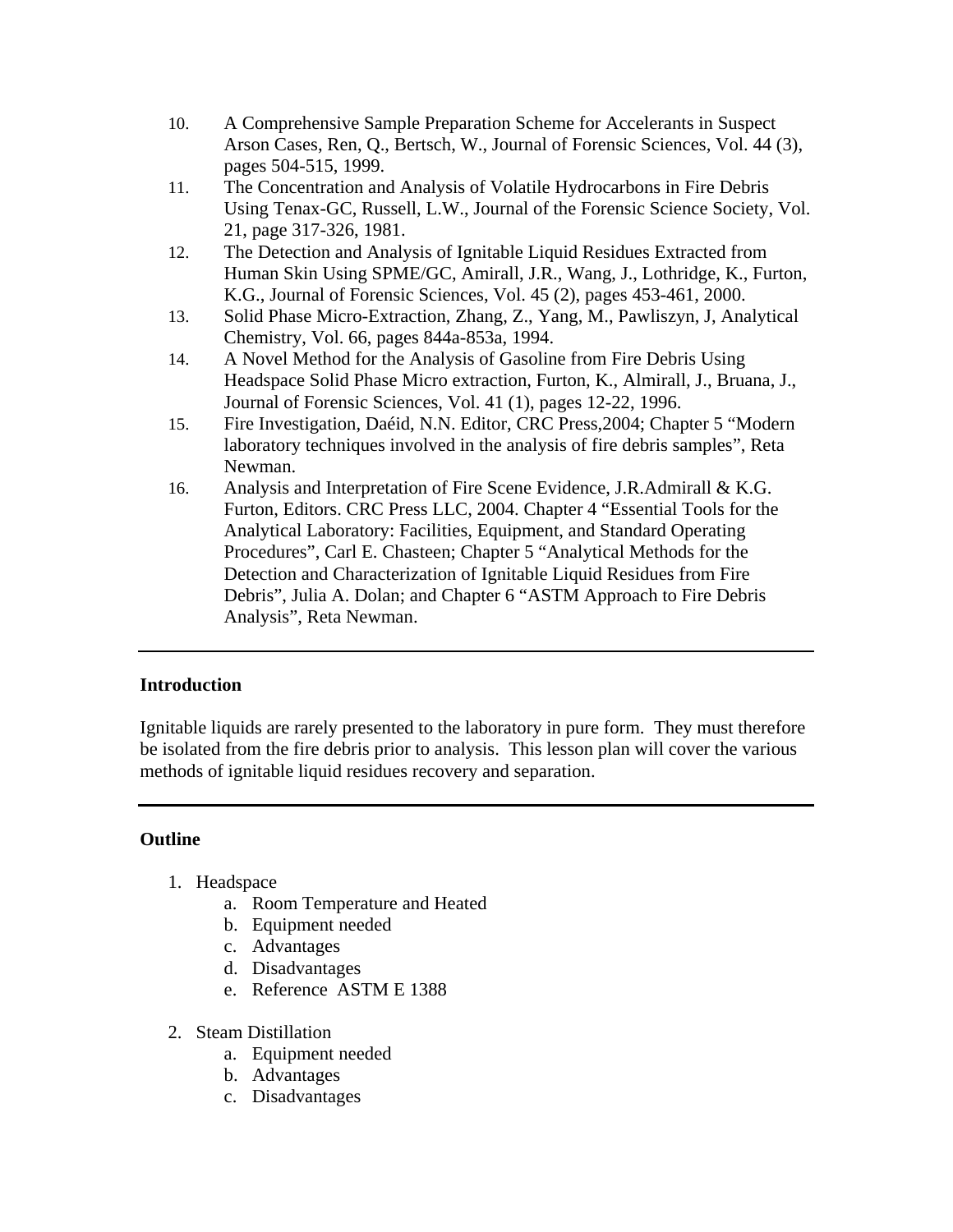- d. Reference ASTM E 1385
- 3. Solvent Extraction
	- a. Equipment needed
	- b. Advantages
	- c. Disadvantages
	- d. Reference ASTM E 1386
- 4. Passive Headspace Concentration (charcoal sampling)
	- a. Equipment needed
	- b. Advantages
	- c. Disadvantages
	- d. Reference ASTM E 1412
- 5. Dynamic Headspace Concentration
	- a. Equipment needed
	- b. Advantages
	- c. Disadvantages
	- d. Reference ASTM E 1413
- 6. Solid Phase Micro Extraction (SPME)
	- a. Equipment needed
	- b. Advantages
	- c. Disadvantages
	- d. Reference ASTM E 2154

#### **Teaching Aids**

 Handout PowerPoint presentation Practical exercises using the various recovery techniques

#### **Summary**

The choice of the best extraction procedure is an important aspect of fire debris analysis. No single method is ideally suited for all types of samples recovered from fire scenes. Understanding the advantages and disadvantages of each separation technique will help the analyst in the selection of the appropriate method or methods.

#### **Test Questions**

1. Which of the following techniques is best for recovery of traces of ignitable liquid from a burned intact metal gas container?